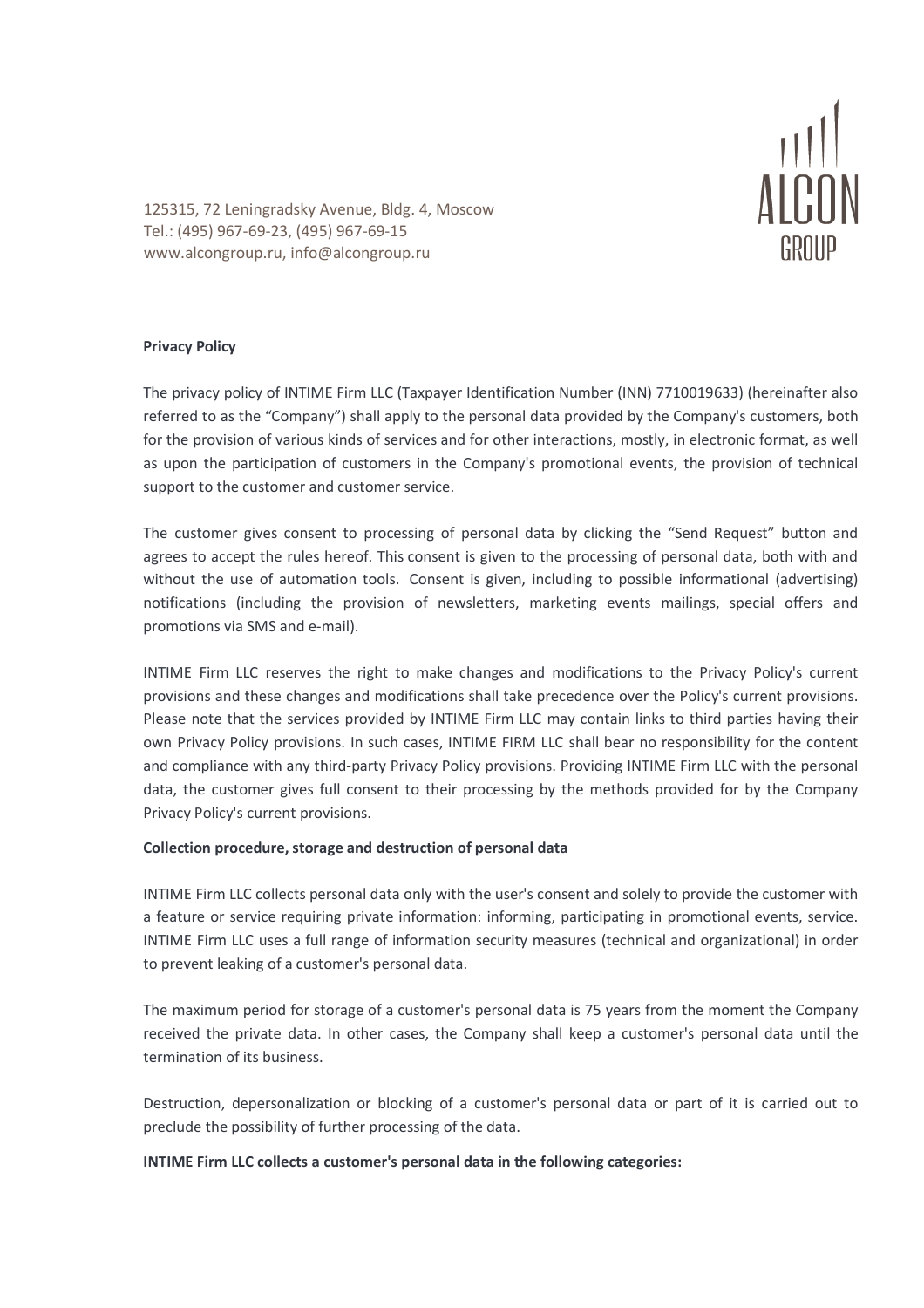#### **Technical data:**

- access time and IP address;
- links to the Company's Internet resource;
- web pages visited by the user;
- views of advertising banners;
- other technical data provided by the user's browser;
- the customer's phone number (in the case of a call to the number listed on the company's website).

**When interacting with a customer on the website https://www.alcontower.ru/, owned by INTIME Firm LLC, the Company collects the customer's personal data necessary for services personalization/order delivery/customer feedback:**

- User first name
- User surname
- e-mail, phone number and address;
- name of legal entity.

#### **Data on user's actions:**

- information on agreements/contracts between the customer and the Company;
- information on inquiries and appeals addressed to the Company;
- data on goods purchased by the customer and services used by the customer.

#### **The purposes of processing personal data of customers of INTIME Firm LLC:**

- sales and the provision of other services to the customer;
- taking into account customer wishes (when developing a new product or service);
- informing the customer of promotions, discounts and special offers via electronic and SMS mailings;
- provision of customer feedback;
- receiving a summary on the website's users for marketing purposes and fulfilling contractual obligations to customers, contractors and other personal data entities.

List of the personal data operations for which I give my consent, general description of the processing methods used by the Operator in accordance with Paragraph 3 of Article 3 of Federal Law No. 152-FZ "On Personal Data" dated July 27, 2006. During processing, the following operations will be performed with respect to personal data: collection, recording, systematization, accumulation, storage, modification (updating, alteration), use, depersonalization, removal, destruction.

#### **INTIME Firm LLC does not provide customer's personal data to third parties, except in cases of:**

- obtaining direct user consent to the transfer of their personal data to a third party;
- upon request of law enforcement authorities in accordance with applicable laws;
- the company's merger and acquisition.